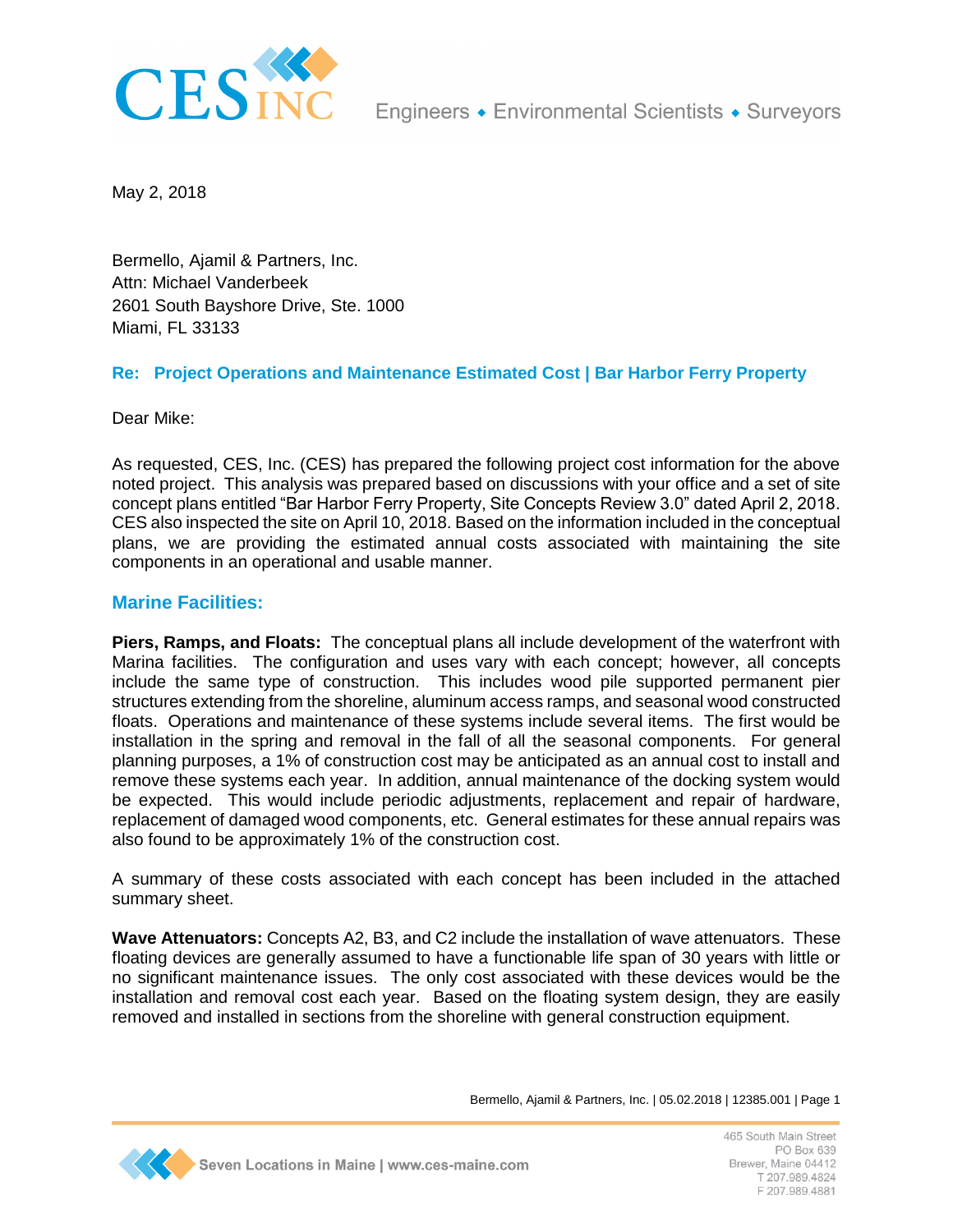

An estimate of the anticipated annual cost for completing the installation and removal has been included in the attached summary sheet.

**Public Boat Ramp:** The conceptual plans all include the construction and establishment of a public boat ramp. Once this ramp has been installed it will only require minimal maintenance over a 20-year time frame. The functional life span is very dependent on conditions but would be anticipated to be within a 30-year range or longer. Annual maintenance would possibly include minor repairs of wash-out areas, adjustment to precast boat ramp sections, etc.

An estimate of the anticipated annual repairs has been included in the attached summary sheet.

## **Shoreland Development Area:**

**Paved Parking Areas:** Once installed, the paved parking and travel ways should not require any substantial repairs or maintenance within the first 20 years based on the anticipated use. Anticipated maintenance would include repainting of parking lines and minor patching.

An estimate of the anticipated annual repairs has been included in the attached summary sheet.

**Sewer System:** Once installed, the sewer system will not require any substantial maintenance within the first 20 years. The only maintenance item would be the cleaning of the pump station each year prior to closing the facility for the winter months

An estimate of the anticipated annual maintenance has been included in the attached summary sheet.

**Landscaping, Walkways, Etc.:** The installed landscaping, lawns, and grounds will need to be maintained on an annual basis to preserve the installed conditions. This will include mowing, plant maintenance, and additional plantings as needed. Paths and walkways with granular material surfaces will need regular grading and application of additional material to maintain surface conditions. Generally, it may be assumed that an estimate of the annual maintenance cost of these areas would be 10% of the installation cost.

A summary of these costs associated with each concept has been included in the attached summary sheet.

**Storm Drain System:** Once installed, the storm drain system will not require any substantial maintenance within the first 20 years. The only maintenance item would be the cleaning of catch basins stations each year prior to opening the facility in the spring.

An estimate of the anticipated annual maintenance has been included in the attached summary sheet.

**Fuel System:** Once installed, the fuel system should not require any substantial maintenance within the first 20 years. General costs associated with minor (non-reportable) small spills and cleaning may be anticipated.



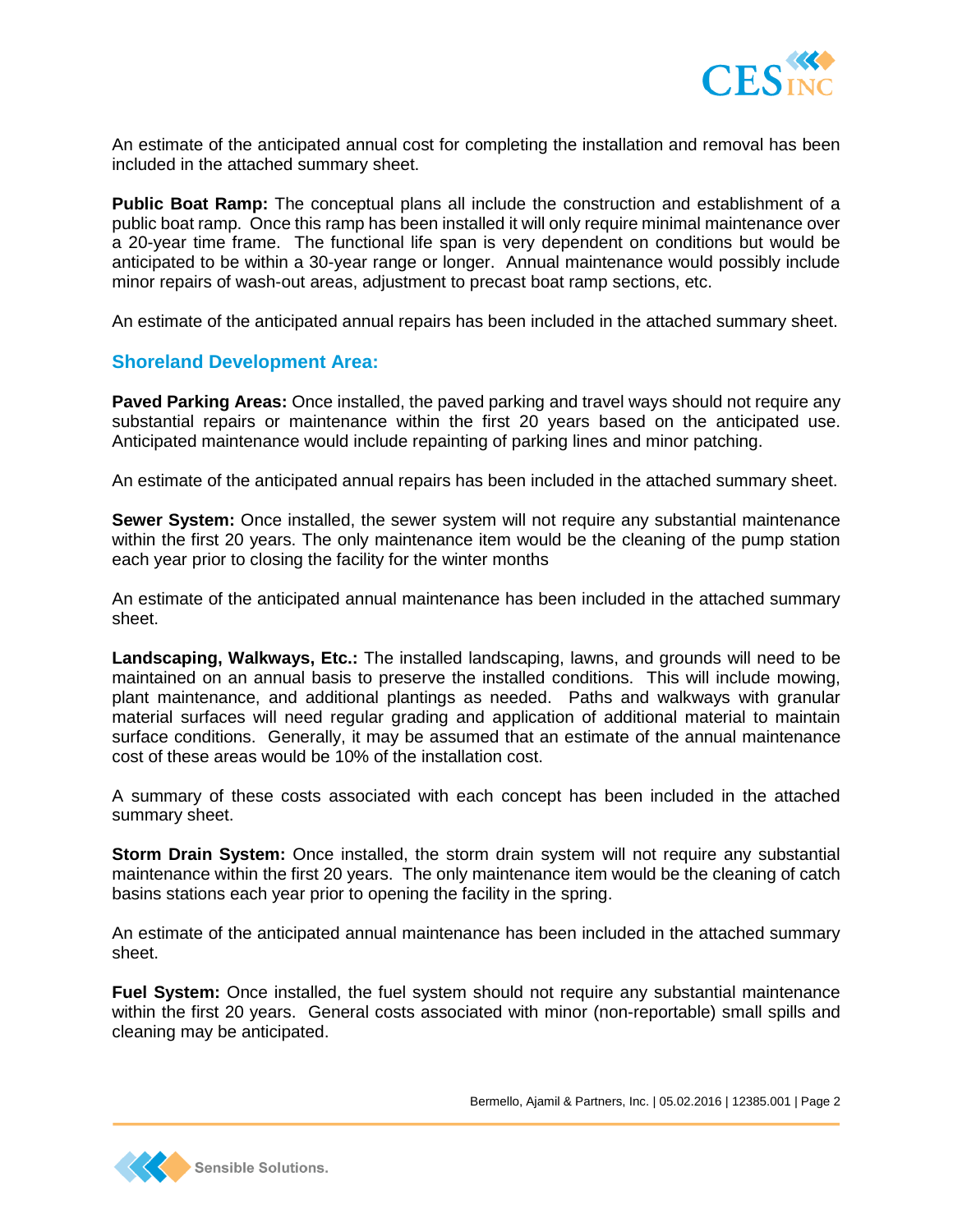

An estimate of the anticipated annual maintenance has been included in the attached summary sheet.

**Buildings/Structures:** The proposed Support buildings included in the conceptual plans will require a level of maintenance associated with the operations of the facility. This would include minor repairs to the mechanical, plumbing, and electrical systems. In addition, repairs and corrective measures would be expected on the structural components. General standards estimate that 1.5% of the total construction cost of each structure may be anticipated for planning purposes. We would not anticipate any significant annual maintenance required for the Bus Shed.

An estimate of the anticipated annual maintenance, for each concept, has been included in the attached summary sheet.

A summary of the annual operations and maintenance of the above described project components are presented in Attachment A and are summarized as follows:

Concept  $A1 = $44,105$ Concept A2 = \$59,545 Concept  $B1 = $53,485$ Concept B2 = \$49,995 Concept B3 = \$67,225 Concept C1 = \$80,989 Concept C2 = \$85,035

These estimated annual costs reflect anticipated operations and maintenance of the systems and components such that they are functional and operable for the proposed use

If you have any questions, or need any additional details, please feel free to contact us at any time.

Sincerely,

CES, Inc.

Tim Brochu, Project Manager Senior Vice President

TB/gdr

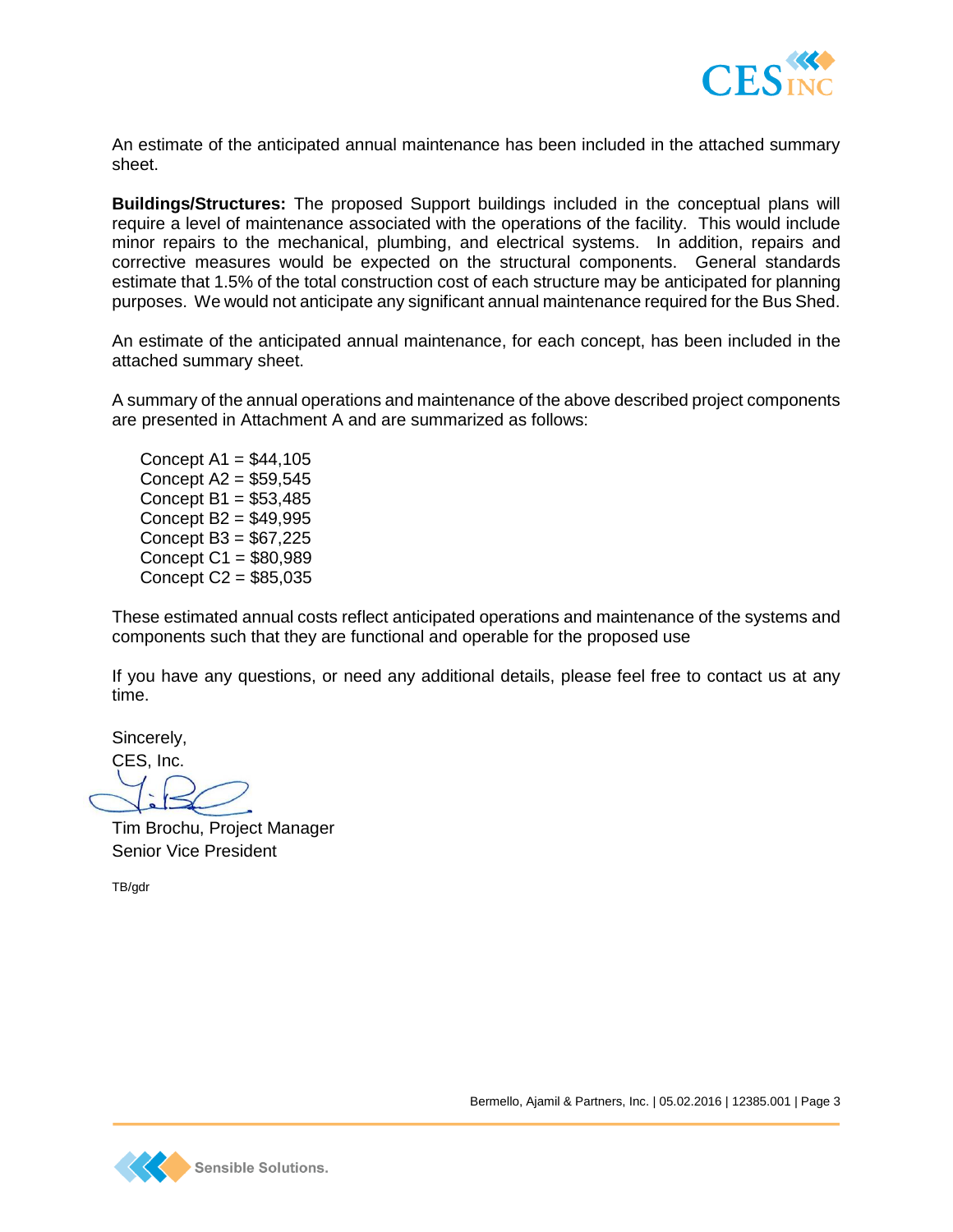

## **APPENDIX A O and M Worksheet**



Bermello, Ajamil & Partners, Inc.| 05.02.2018 | 12385.001 | Page 4